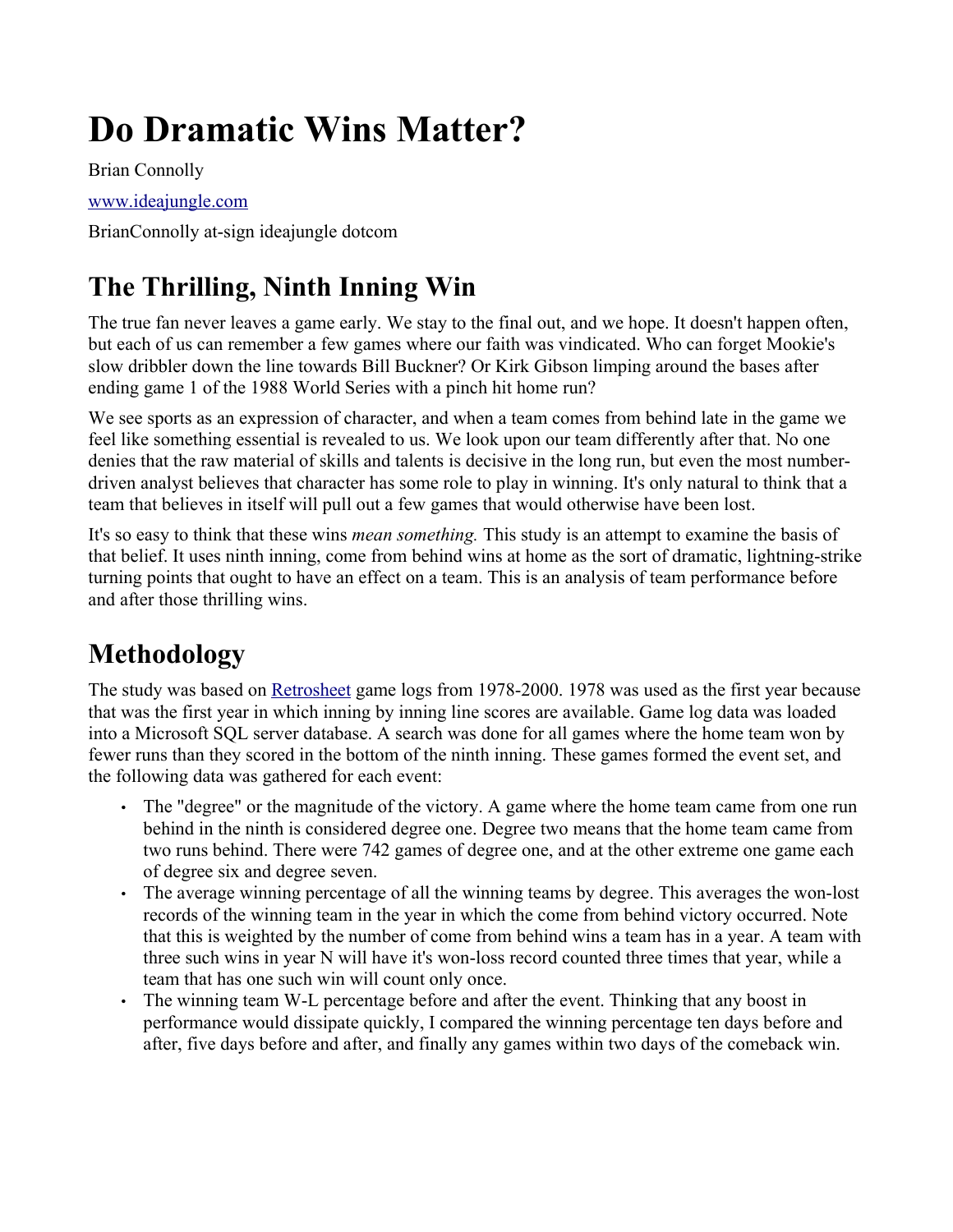#### **Results**

| <b>Runs</b><br><b>Behind</b> | <b>Games</b> | <b>Winner</b><br>Year<br>W/L | <b>Winner</b><br><b>W/L 10</b><br><b>Days</b><br><b>Before</b> | <b>Winner</b><br><b>W/L 10</b><br><b>Days</b><br><b>After</b> | <b>Winner</b><br>$W/L$ 5<br><b>Days</b><br><b>Before</b> | <b>Winner</b><br>$W/L$ 5<br>Days<br><b>After</b> | <b>Winner</b><br>W/L Day<br><b>Before</b> | <b>Winner</b><br>W/L Day<br><b>After</b> |
|------------------------------|--------------|------------------------------|----------------------------------------------------------------|---------------------------------------------------------------|----------------------------------------------------------|--------------------------------------------------|-------------------------------------------|------------------------------------------|
|                              | 742          | 0.508                        | 0.513                                                          | 0.508                                                         | 0.538                                                    | 0.516                                            | 0.580                                     | 0.526                                    |
| $\overline{2}$               | 224          | 0.504                        | 0.528                                                          | 0.498                                                         | 0.558                                                    | 0.511                                            | 0.538                                     | 0.532                                    |
| 3                            | 84           | 0.510                        | 0.490                                                          | 0.500                                                         | 0.507                                                    | 0.519                                            | 0.506                                     | 0.534                                    |
| $\overline{4}$               | 28           | 0.501                        | 0.498                                                          | 0.502                                                         | 0.560                                                    | 0.495                                            | 0.577                                     | 0.500                                    |
| 5                            | 11           | 0.510                        | 0.478                                                          | 0.558                                                         | 0.475                                                    | 0.649                                            | 0.750                                     | 0.800                                    |
| 6                            | 1            | 0.463                        | 0.500                                                          | 0.667                                                         | 0.750                                                    | 0.500                                            | 1.000                                     | 1.000                                    |
| 7                            | 1            | 0.568                        | 0.625                                                          | 0.750                                                         | 1.000                                                    | 0.750                                            | 1.000                                     | 1.000                                    |

The average yearly winning percentage is close enough to .500 in the frequently occuring cases to show that wins like this are just as common for bad teams as for good teams. Clubhouse talk after these events inevitably highlights the character and tenacity of the winning team, but if these victories have any effect in the won-loss record after the game it simply doesn't show in the data. In fact, in the most frequent case, the more than nine hundred games where teams came from one or two runs behind -- *the winning teams actually did worse afterwards than they did before.*

### **"Unexpected" Wins**

It's been said that it's a different matter when a poor team beats a good one. The good team expects to win, and so when they come from behind in the ninth it's more like a vindication than a boost to morale. So I did the same analysis, but restricted it to those instances where the winning team was much worse than the losing team. "Much worse" teams have more than .100 points lower overall winning percentage than the losing team during the year in which the victory took place. For example, I took only those games where a .440 team beat a .554 team, or a .515 team beat a .620 team, and excluded games where a .500 team beat a .550 team.

The table below summarizes the results from just those instances. Only about 13% of the dramatic wins were cases where a team beat a much better team. The team that won the surprising victory didn't seem to get any significant lift in subsequent games.